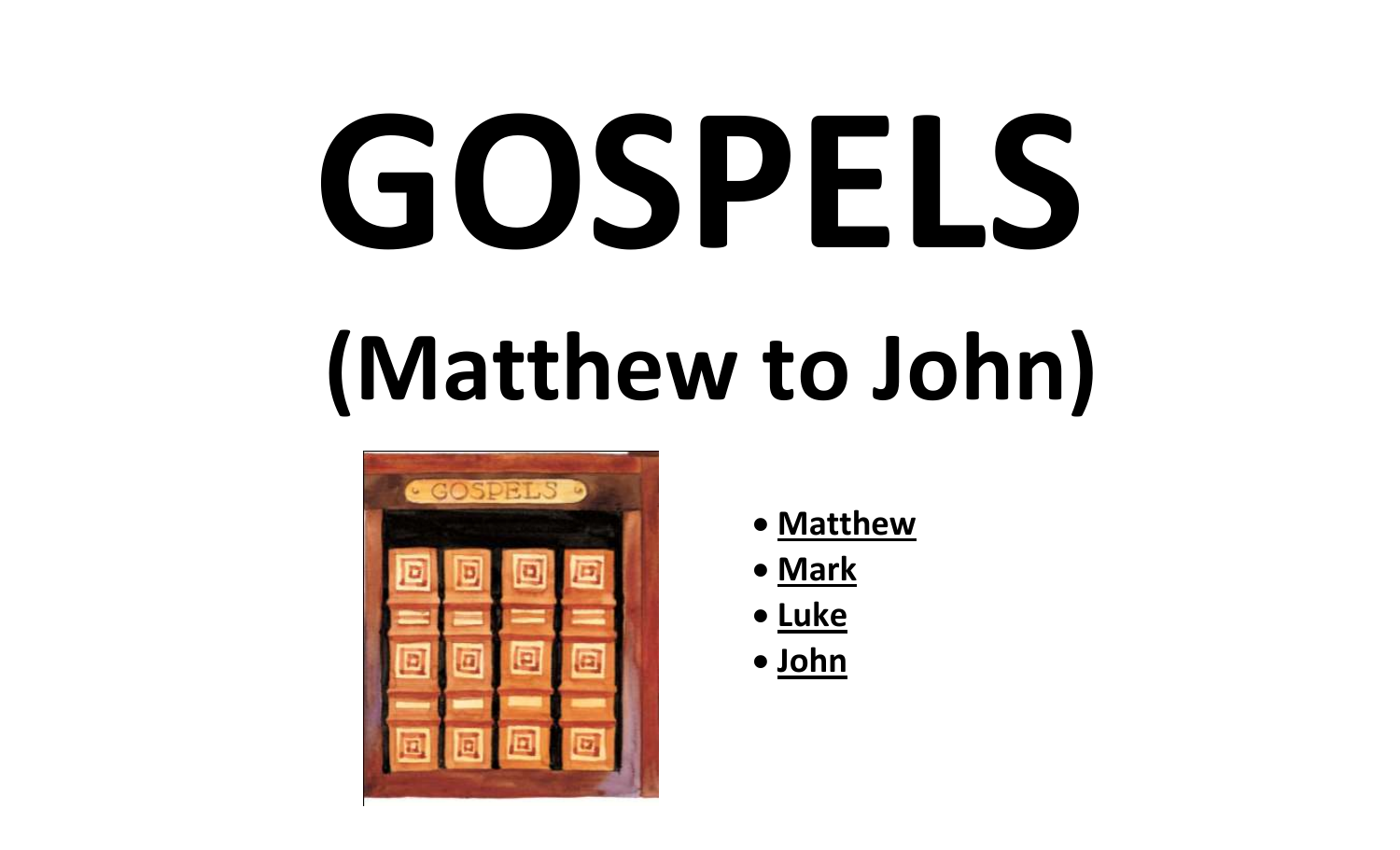# **Place your Gospels bookmark on the last page of the Gospel of John.**

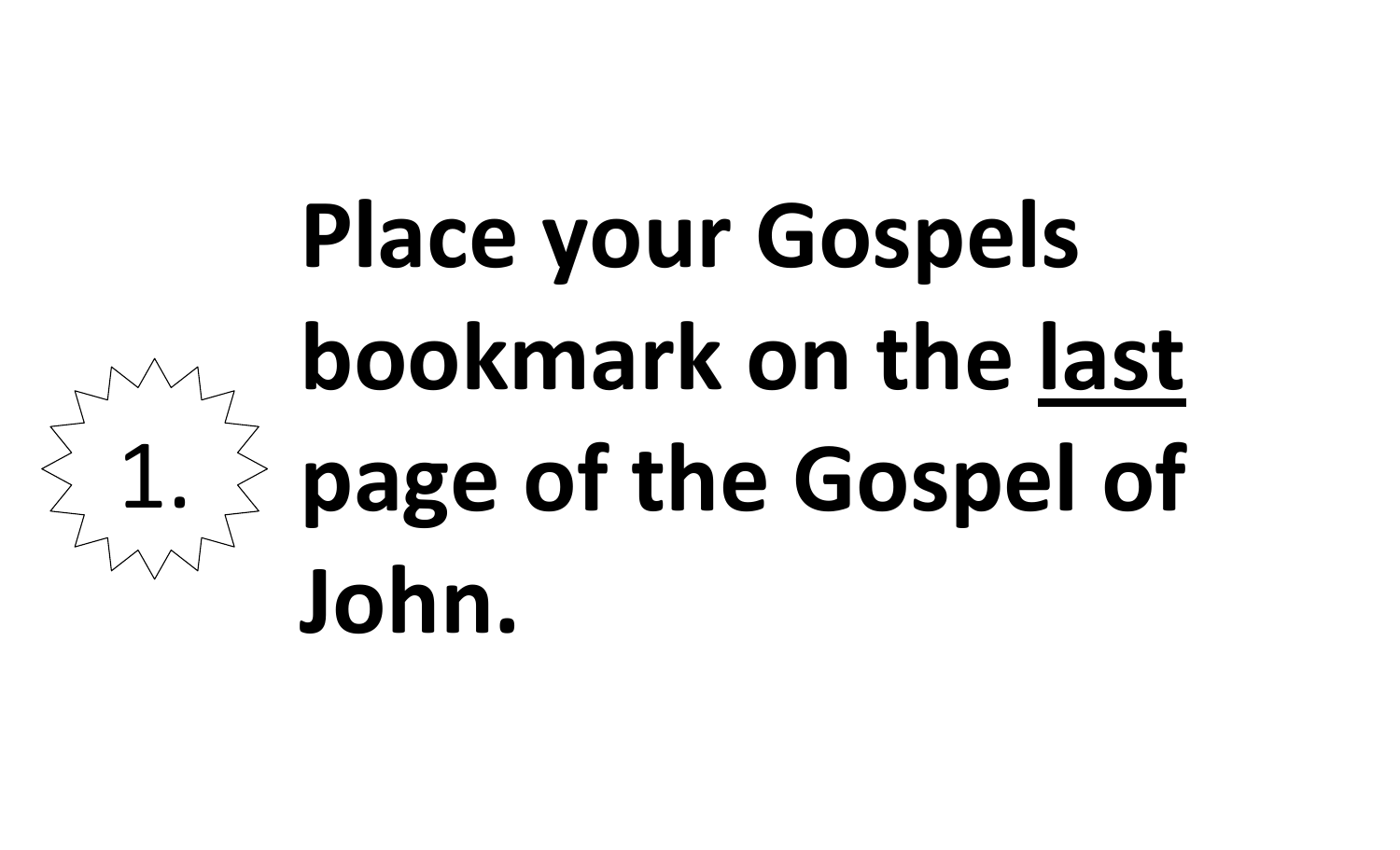

#### **The Gospels are the section of the Bible where we "walk with Jesus."**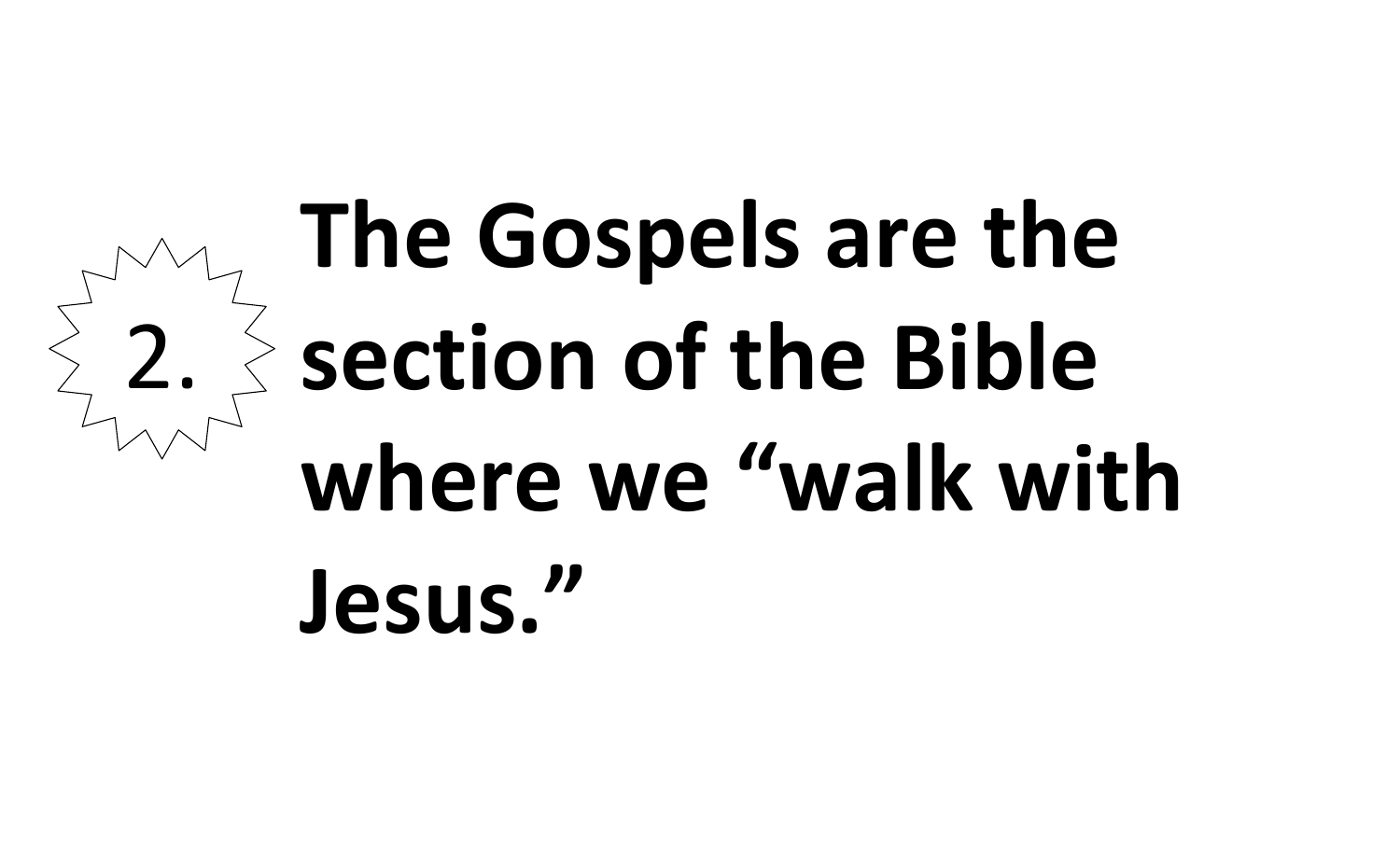# **The Gospels contain the stories that are most sacred to our Christian faith and heritage.**

3.

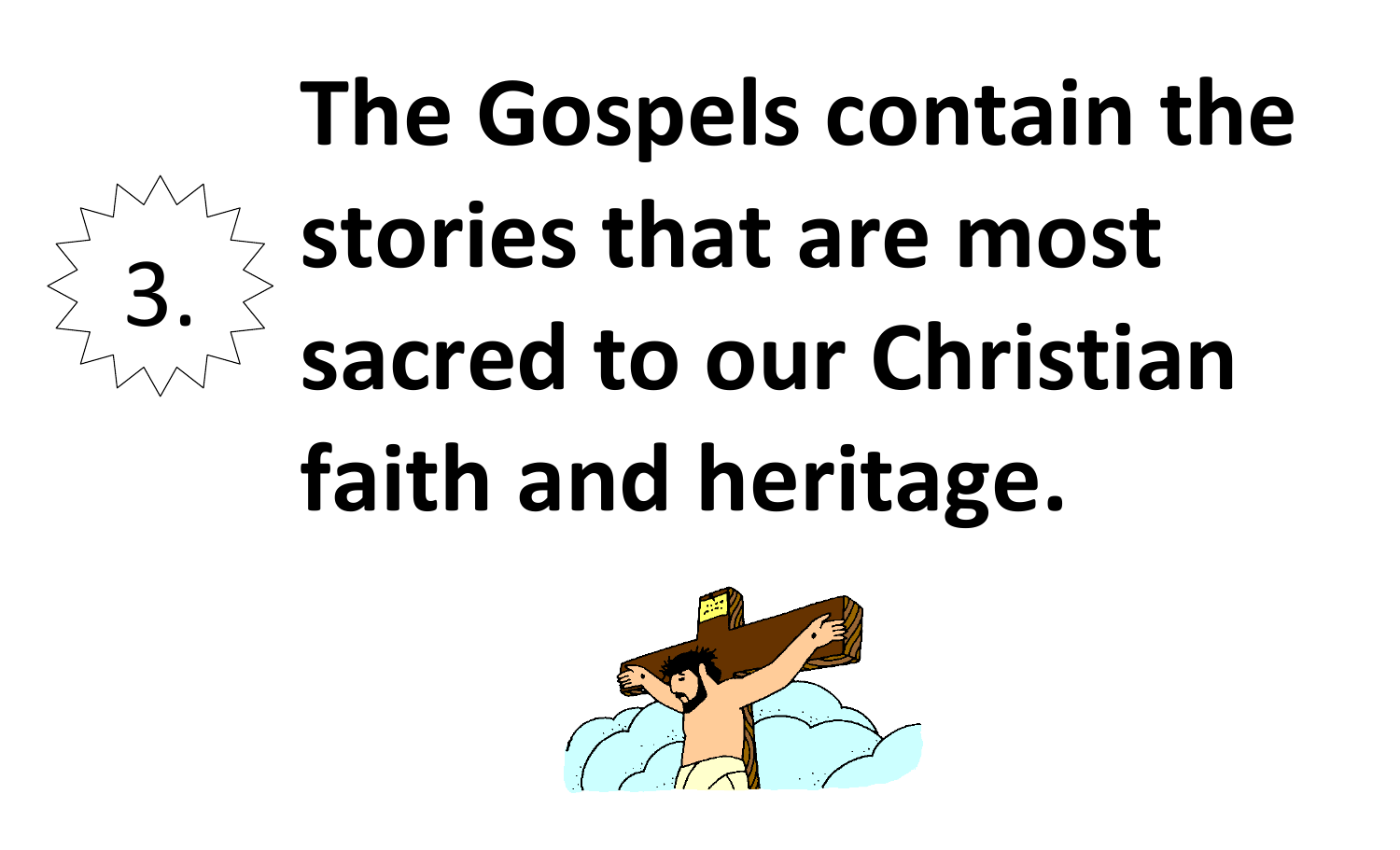# **These are the stories of the life, teachings, miracles, Passion, death, and Resurrection of Jesus of Nazareth.**

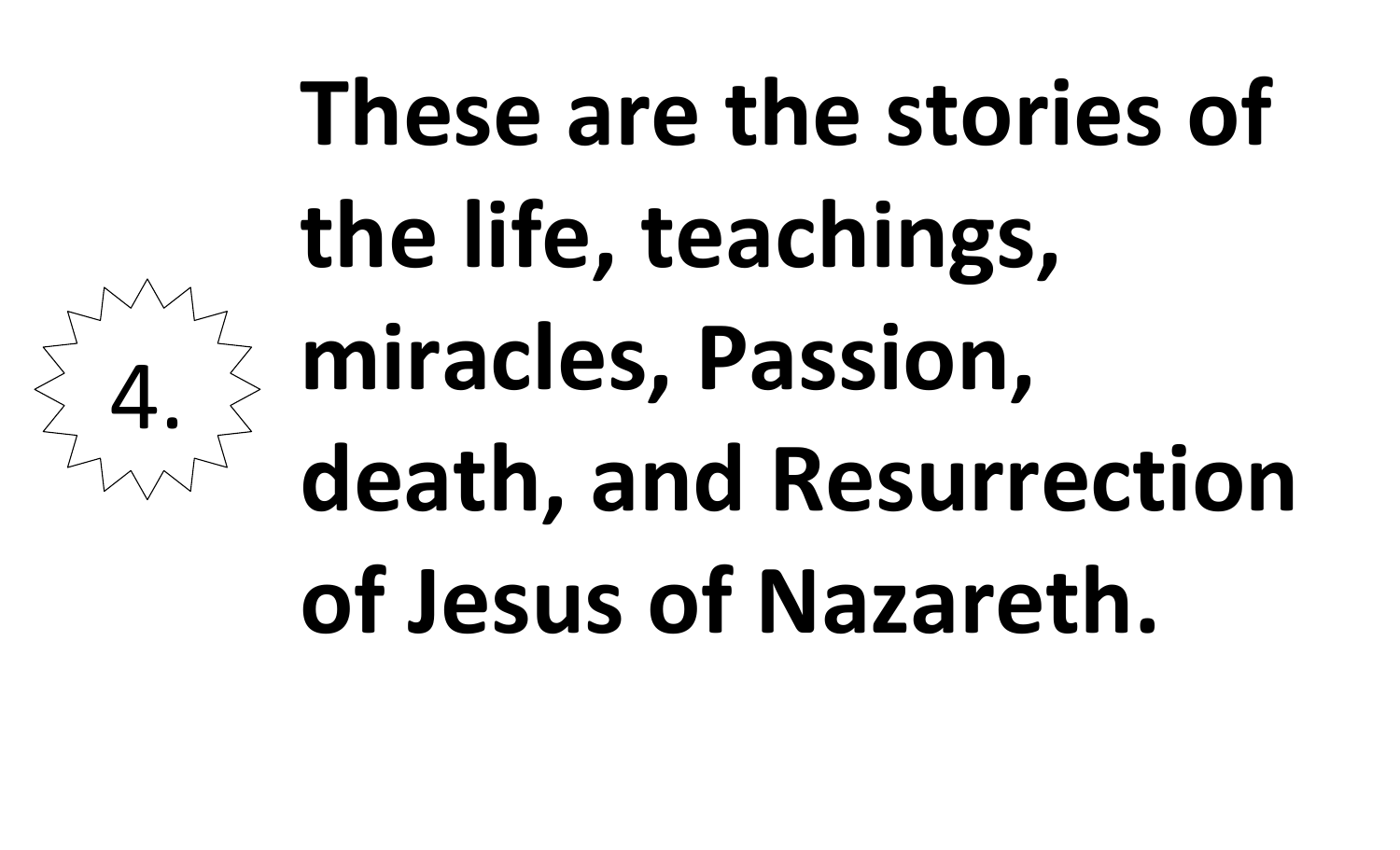### **The centerpiece of the Gospels is the Death and Resurrection of Jesus Christ.**

5.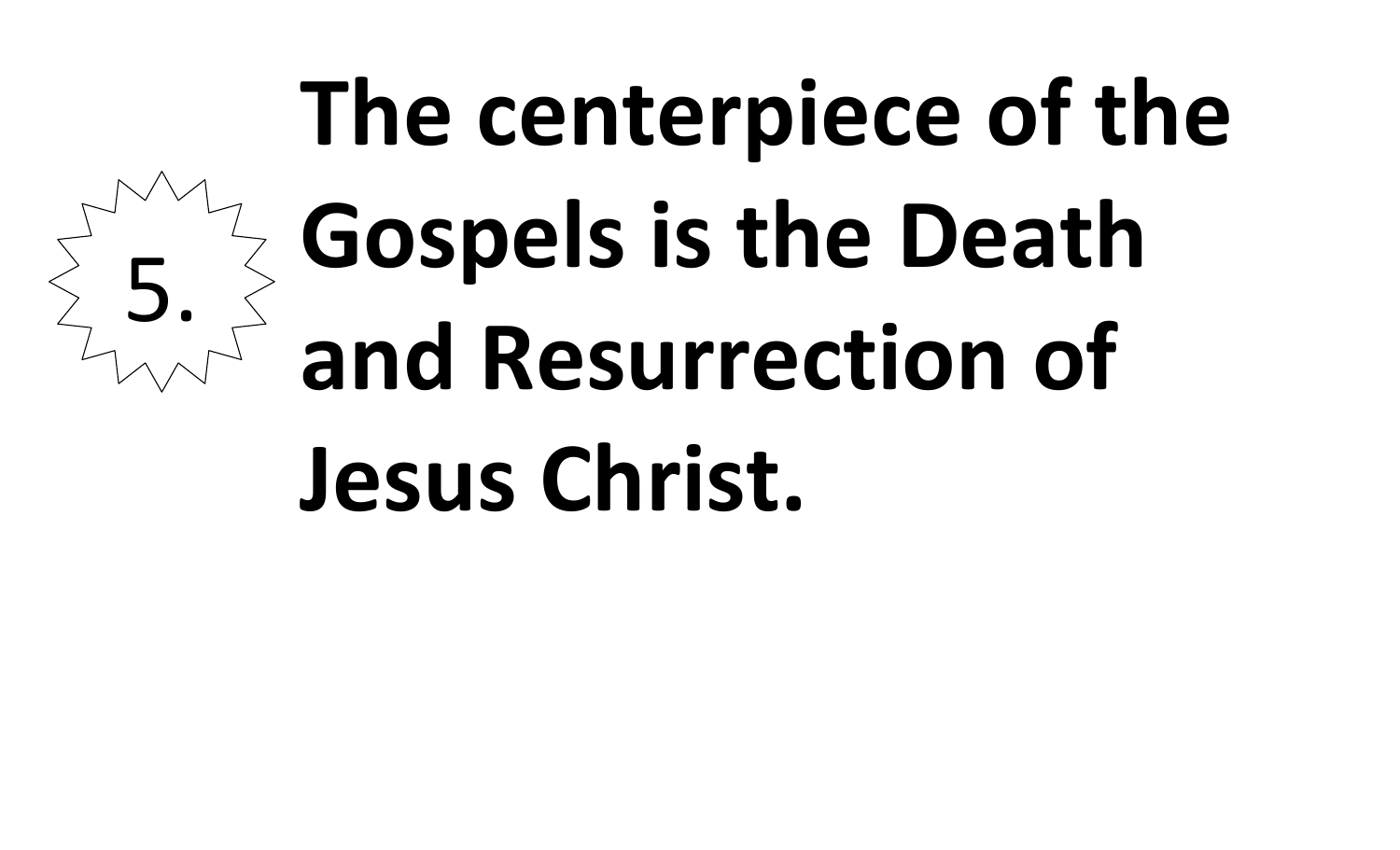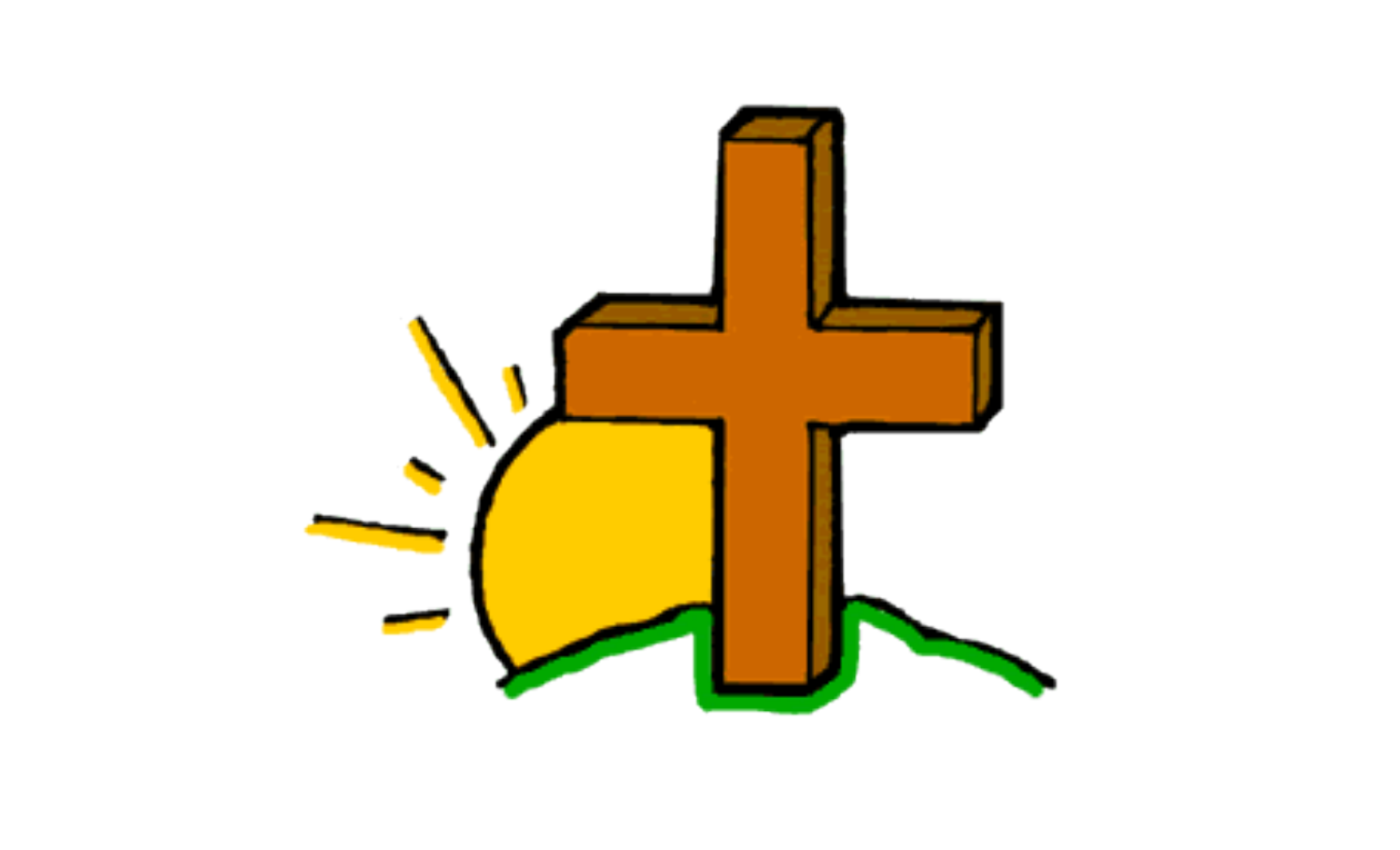# **HIGHLIGHTS: The birth of Jesus**

 **The boy Jesus in the Temple**

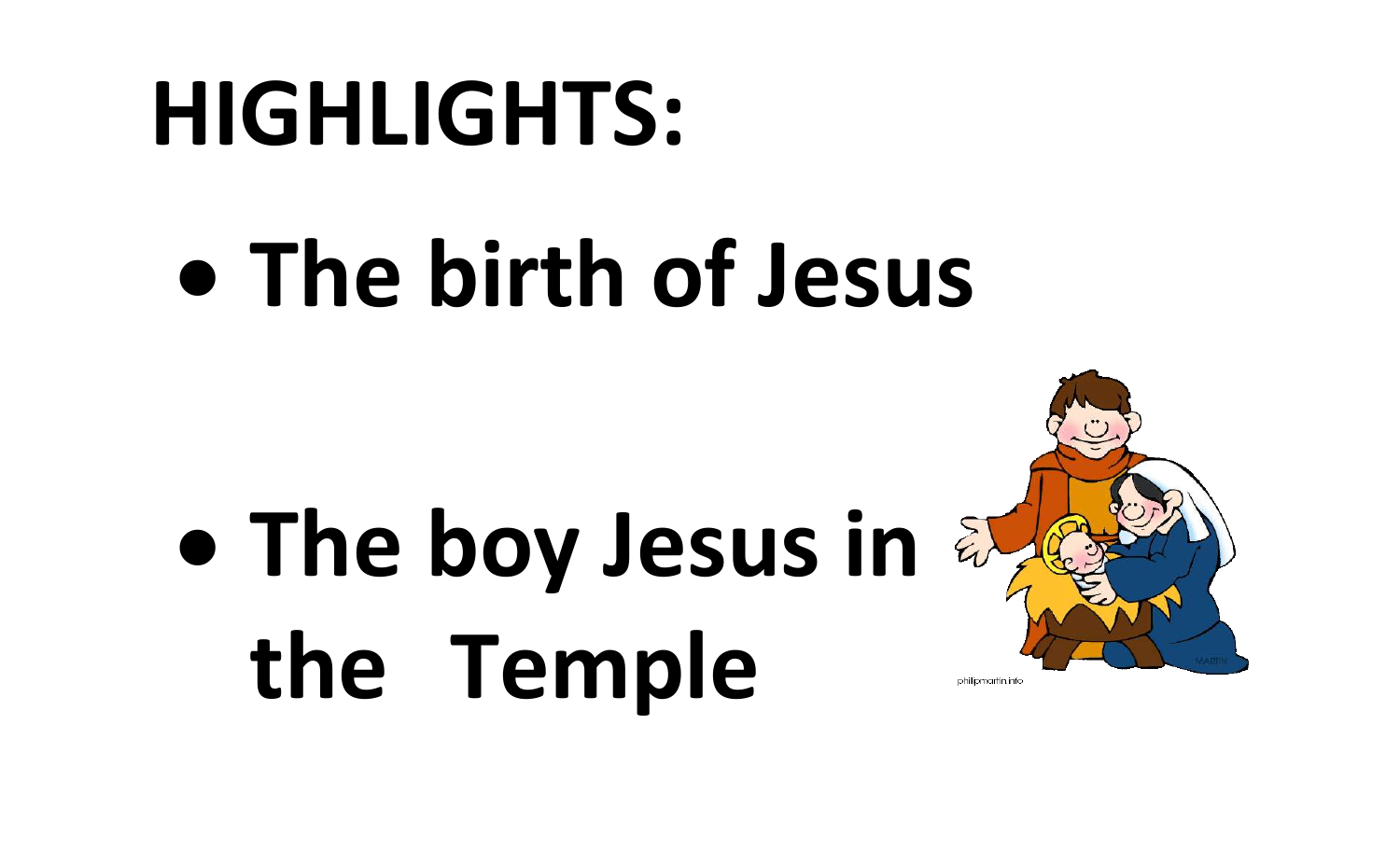### **The Temptation in the desert The Sermon on the Mount**  (Beatitudes)

phillipmartin.c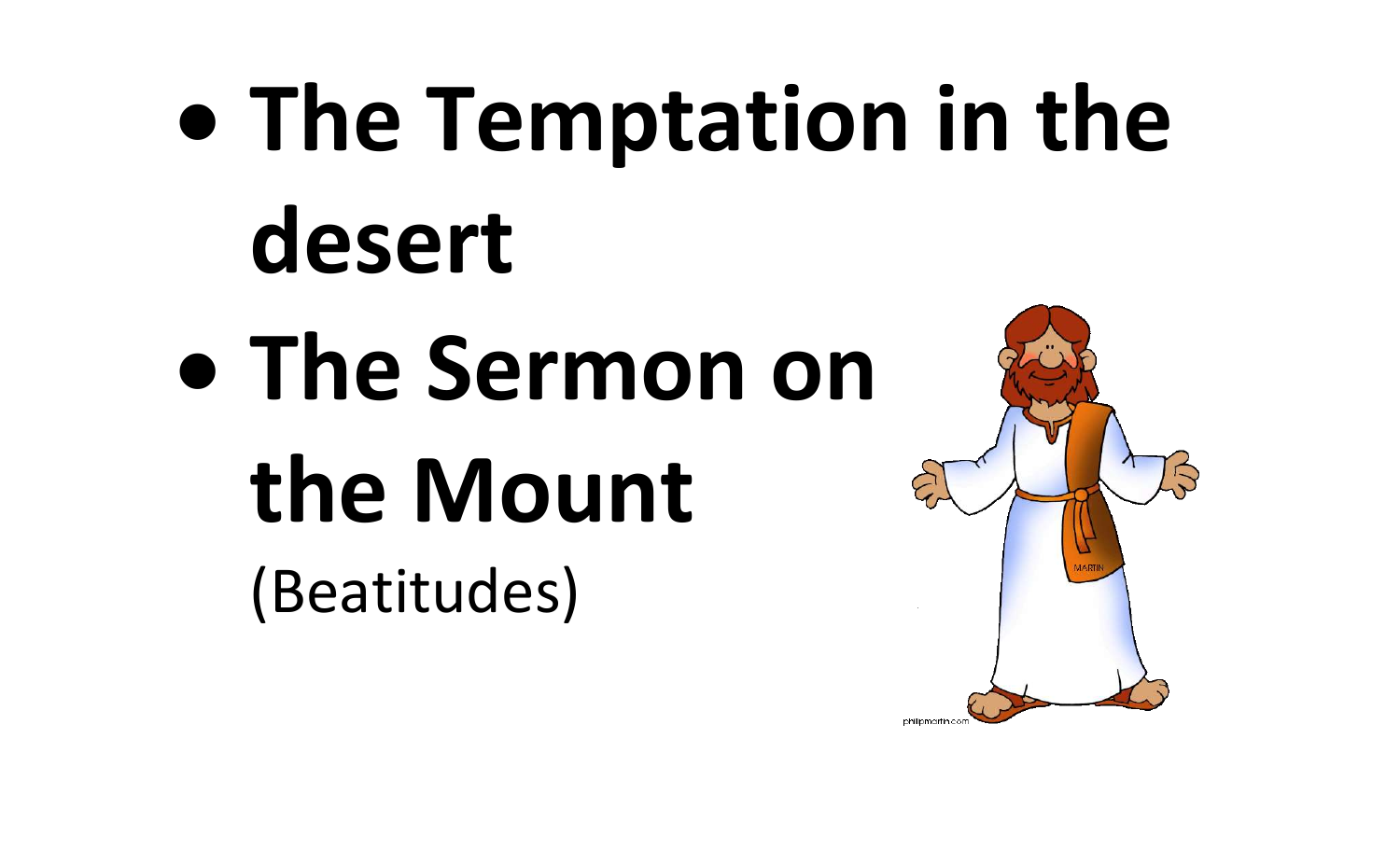#### **Jesus' parables:**

- o The Good Samaritan
- o The Prodigal Son
- o The Sower and the Seed
- o The Sheep and the Goats
- o The Lost Sheep
- o The Workers in the Vineyard

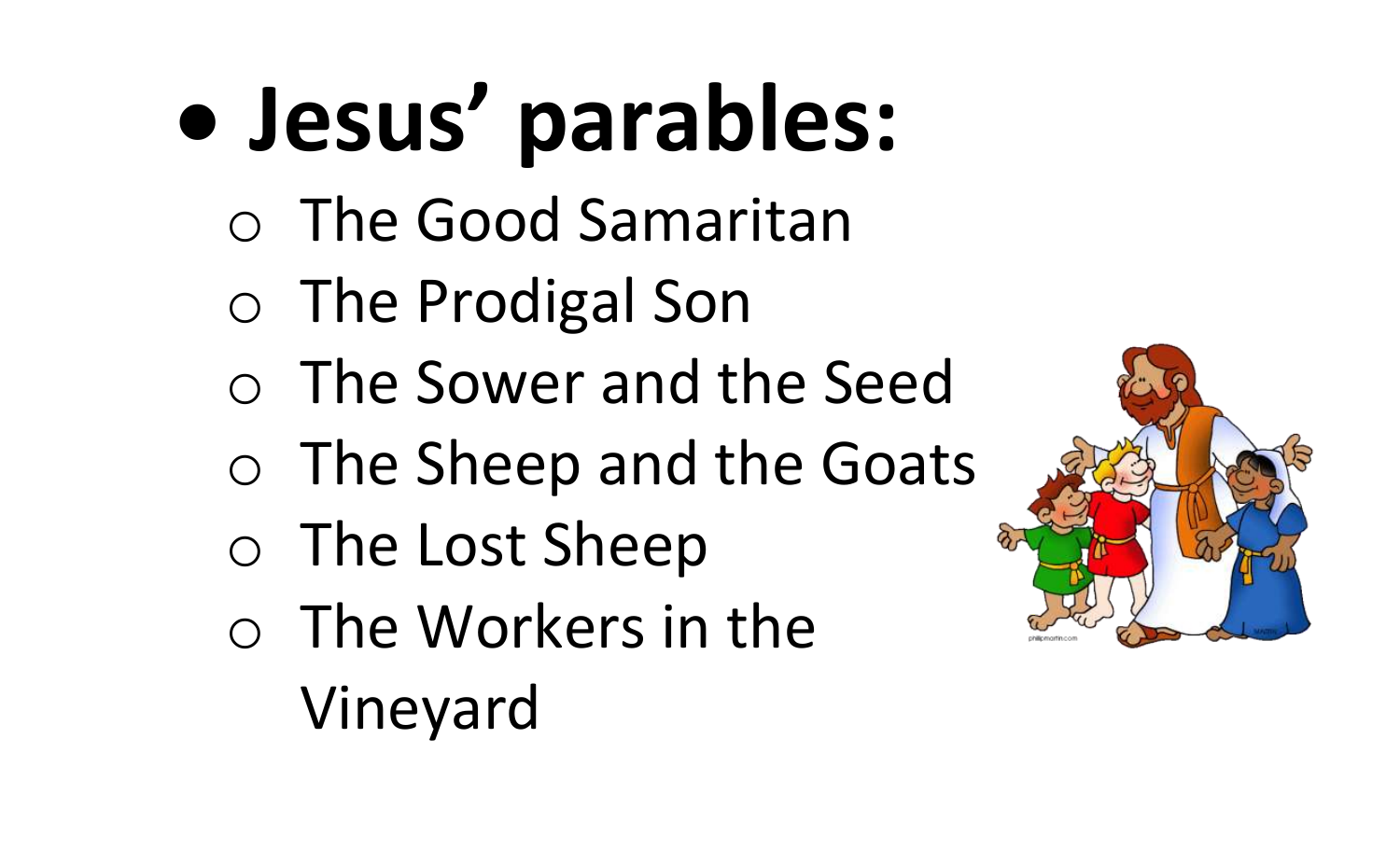#### **Jesus' Miracles**

- o Wedding at Cana
	- (Changing water to wine)
- o Calming the Storm
- o Feeding the 5000
- o Raising of Lazarus
- o Walking on water



o Healing the blind, deaf, paralyzed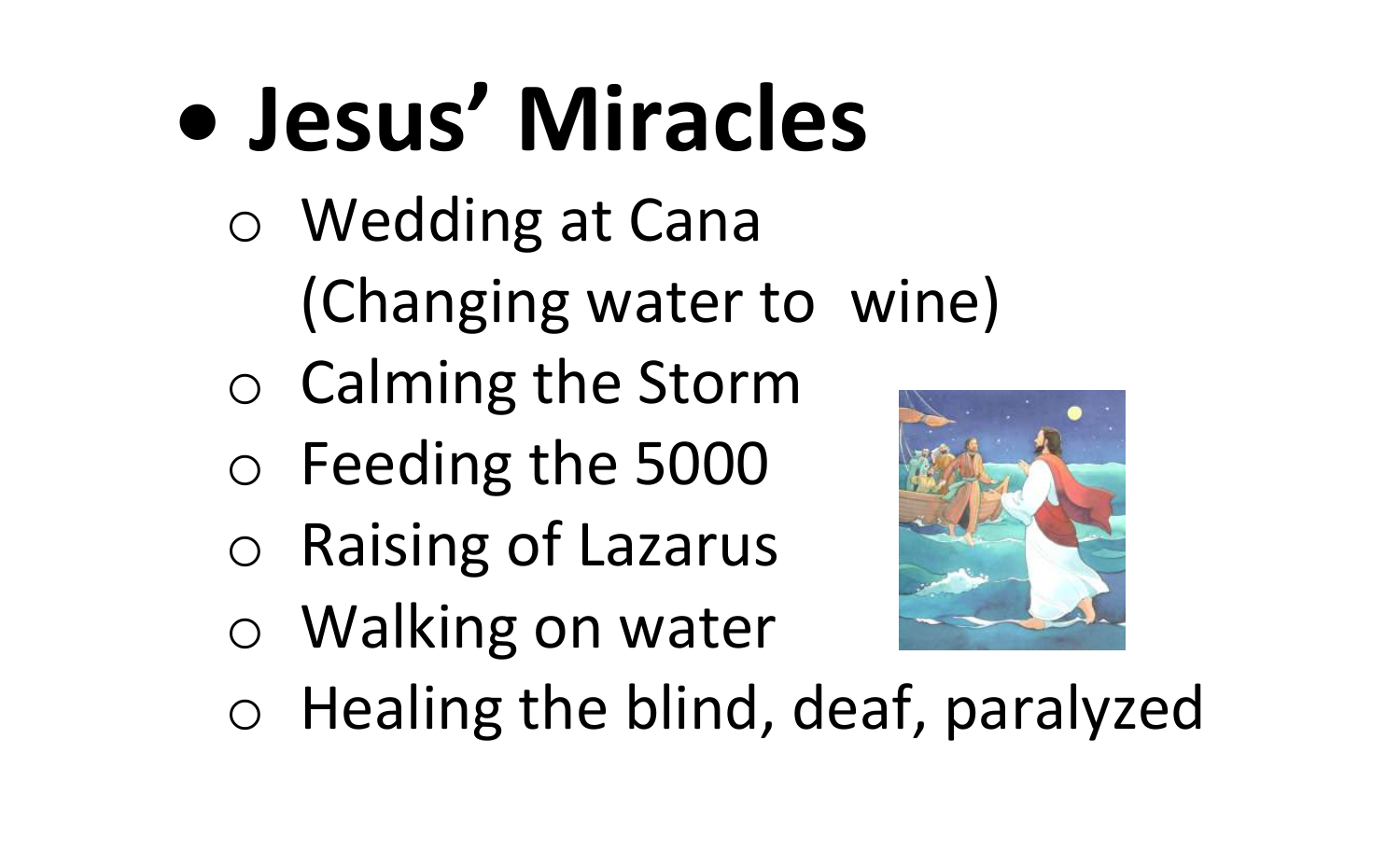#### **The Last Supper**  (The Eucharist and Washing of Feet)



#### **Jesus' Suffering, Death, and Resurrection**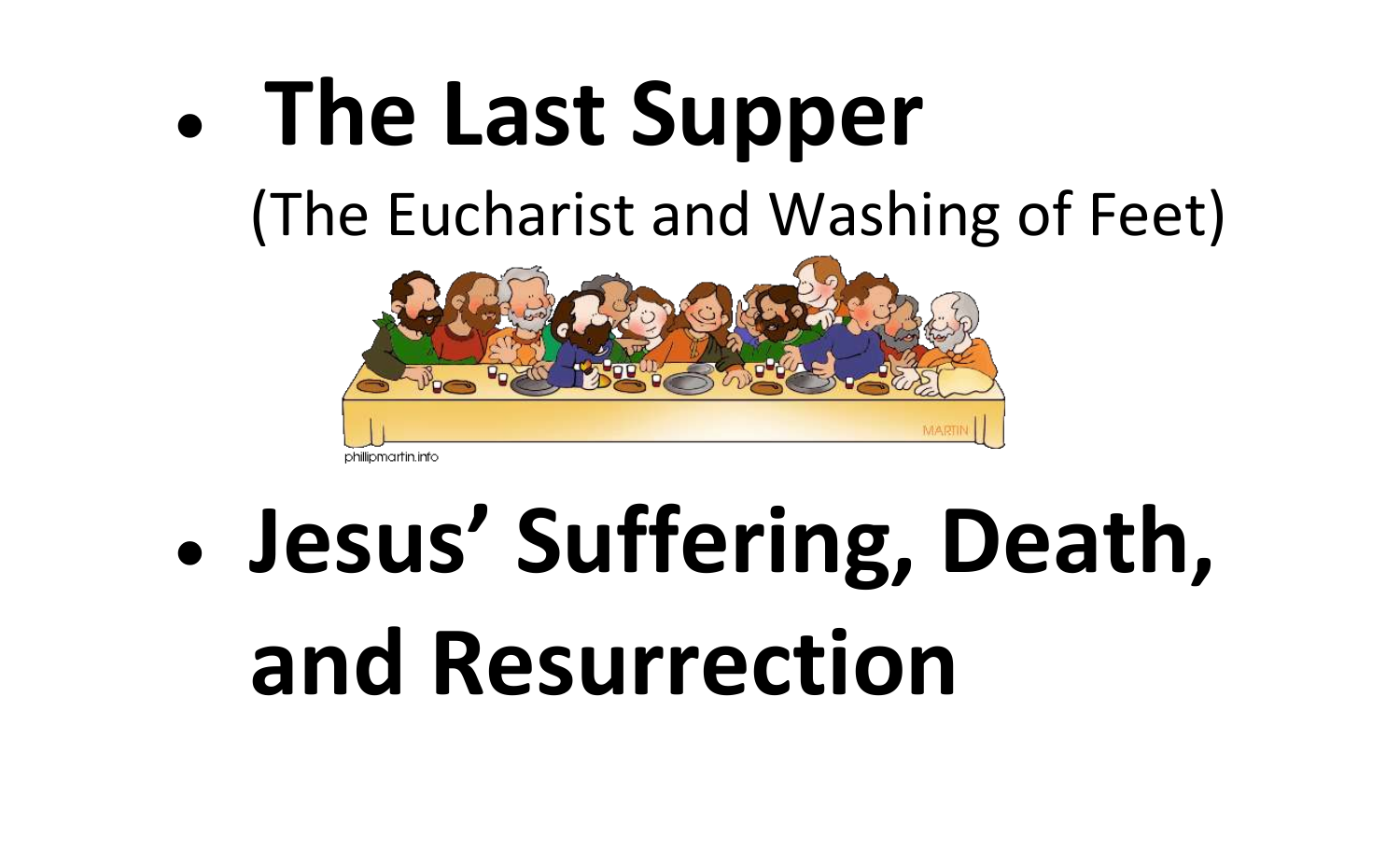### **Numerous fascinating characters:**

- o 12 Apostles
- o Mary Magdalene
- o Zacchaeus
- o Pontius Pilate
- o Nicodemus
- o The Samaritan Woman